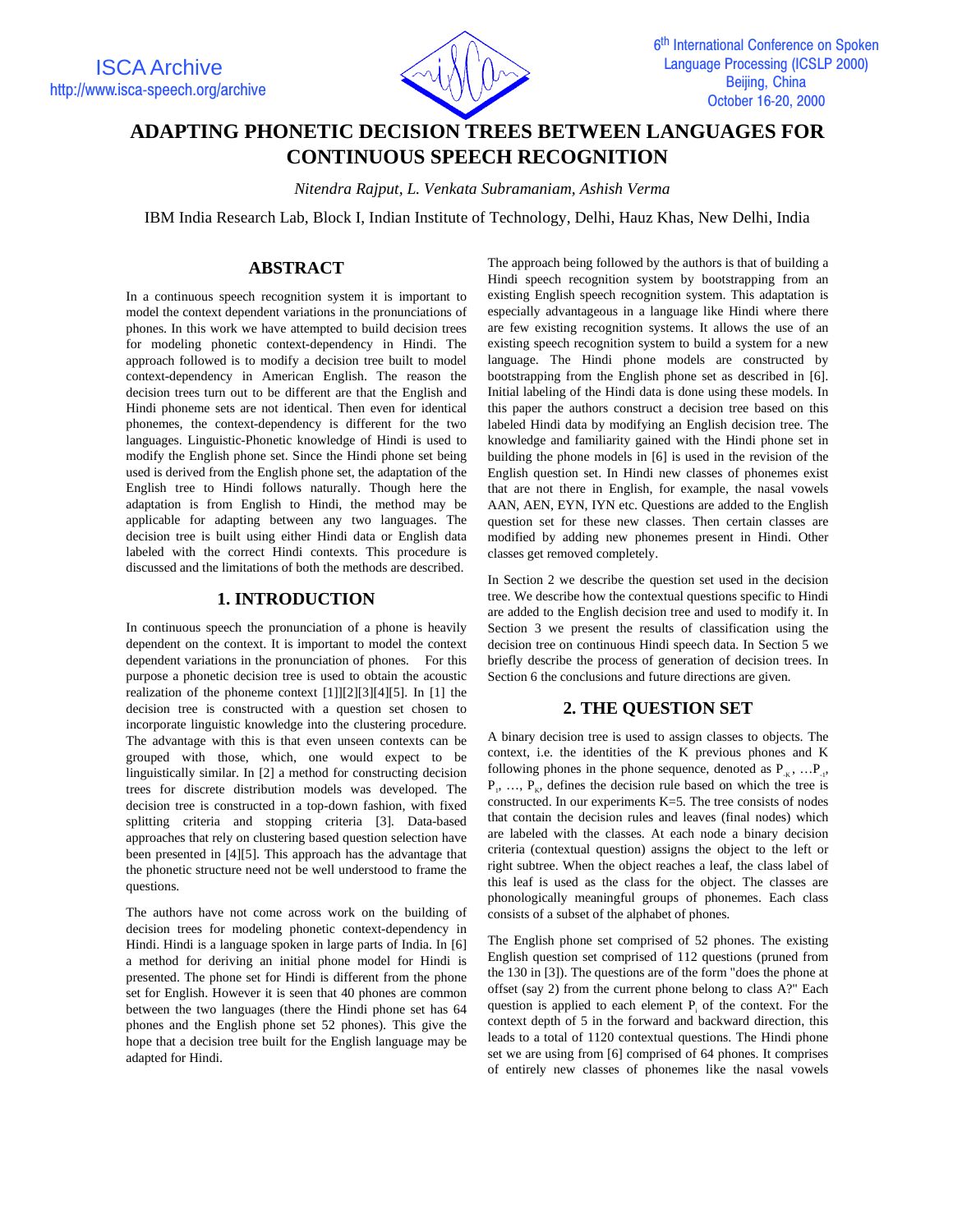mentioned in the previous section. Then others like the stressed plosives DHH, DDN, THH etc. also don't exist in English but are close to some phonemes in English. These are added to the already existing classes. For example DHH is added to the class DH. In building the phoneme models for this particular phoneme two English phonemes (DH and HH) were combined in [6]. The grouping in this case follows naturally. Deletion of phonemes from the English question set comes about in an obvious way. Phonemes that do not exist in Hindi are removed. For example the phones IY, IH, IX belonging to a single class in English get removed. Another example is the phone AO that does not appear in Hindi. The class AE, EY, AO in English therefore gets modified to exclude AO.

As described above, to modify the English question set three things were done. One we added entirely new questions and hence new classes, two we modified some of the existing classes to include/remove phonemes and three we deleted certain classes that are not present in Hindi. This revision resulted in a question set for resolving Hindi context dependency. The resulting question set for Hindi consists of 112 questions for each context. Table 1 shows a set of new classes and, hence, new questions that appear in the Hindi question set. In Table 2 a few examples of modified classes in Hindi are given. Table 3 shows some classes that have been deleted from the English question set.

| New Questions                        |  |
|--------------------------------------|--|
| AAN AEN AWN AXN EYN IYN OWN UHN UWN; |  |
| UHN UWN;                             |  |
| DHH DXH DDN;                         |  |

**Table 1:** Examples of new questions appearing in the Hindi question set.

| <b>Modified Questions</b> |               |  |
|---------------------------|---------------|--|
| Old Questions             | New Questions |  |
| DH:                       | DH DHH:       |  |
| CH:                       | CH CHH;       |  |
| T;                        | T<br>THH;     |  |
| F;                        | F<br>PH:      |  |
| AE AH EY AO;              | AE EY:        |  |
| AXR ER R:                 | R:            |  |
| DX B D G;                 | BDG:          |  |
| IX IY IH:                 | IY IH:        |  |

**Table 2:** Examples of questions that get modified when adapting the questions to Hindi



**Table 3:** Examples of Questions that appear in the English question set but not in the Hindi question set

The question set has been decided based on linguistic-phonetic knowledge of the Hindi Phone set and its relation to the English phone set from which it was derived. Since the Hindi phone set used in this work is directly bootstrapped from the English phone set, meaningful phonetic classes for Hindi become obvious and the modification of the English question set straightforward. New classes in Hindi like the nasal vowels naturally lend themselves to asking new questions.

Another important concept to keep in mind when building the tree is that of garbage phones. The phones that get deleted (don't exist in Hindi but exist in English) are called *garbage phones.* In the absence of a method for labeling Hindi speech, this allows the use of English data to construct the decision trees for each of the Hindi phones. In the next section we describe two ways of building decision trees for each phone in Hindi; using labeled Hindi data and using labeled English data with appropriate mapping to the Hindi space. When using English data, phonemes like AO, AXN that do not appear in Hindi will also be present. The Hindi question set does not have questions corresponding to these. If the current phone is a garbage phone we disregard it and do not proceed with building the decision tree for it. However if it is one of the preceding or following phones, we mark it and debar it from participating in the questioning.

# **3. CONTEXT DEPENDENT DATA LABELLING**

Since we use a K-phone context model to build the tree for each arc/phone, feature vectors are required that have been aligned to the Hindi phone set. Each of these vectors also need to have K previous and K next phone contexts on which the questions are to be asked. Context dependent labeled data can't be obtained for the language which does not have a recognition system. Isolated phone labeled data can be generated by asking the speakers to utter the isolated phonemes and then they can be labeled manually. To generate the context dependent labeling is not practically possible. We present two methods to label the data to the Hindi phone set. Although, these approaches produce approximate phone boundaries, the data so generated can be used as input to the tree generation algorithm in the first iteration.

In the first method, we generate the alignments for continuous speech in English language using the English recognition system. This produces the exact alignment of the feature vectors